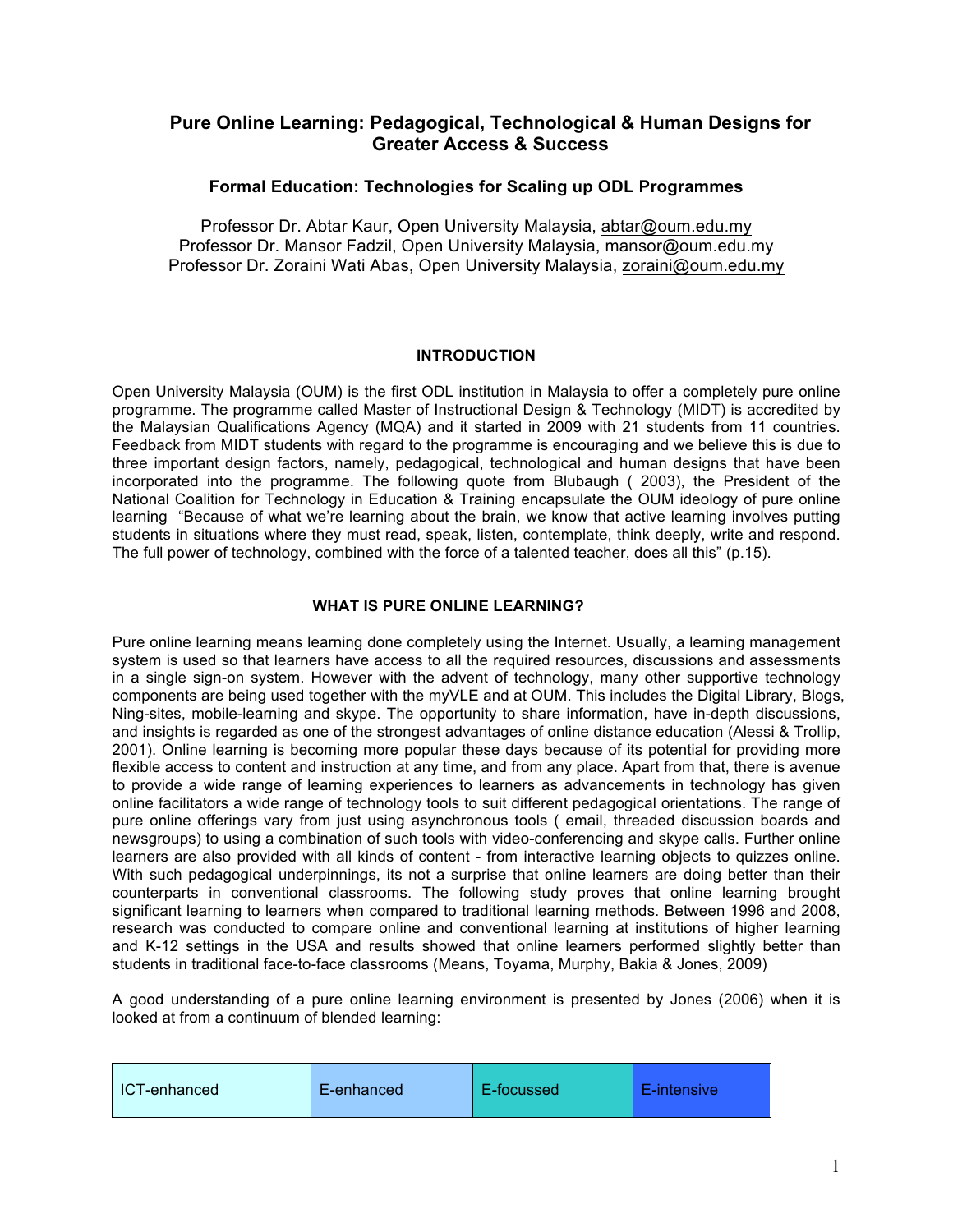Figure 1: Continuum of Blended Learning (Jones, 2006)

At the OUM, the range of ICT support is different for the two learning modes namely blended learning and pure online learning. In a blended learning environment, the focus is still on didactic learning sequences, whereby the "lecture" is contained in a self-managed learning print module. The learner's task is to read the module, make sense of it, attempt an assignment question and sit for a final examination to complete the course. Some form of online discussion and face-to-face meetings are given as learning support. Thus in a blended learning environment, the "online" aspect is not as focused as in a pure online environment as seen in the diagram below:



Figure 2: OUM's Blended and Full Online Learning Modes

#### **WHAT PEDAGOGICAL DESIGNS PROMOTED EFFECTIVE LEARNING?**

Pedagogically, many learning environments are described based on theories of learning such as behaviorism, cognitivism and constructivisim. Together, these theories form the base for different pedagogical orientations to emerge. The crux of learning is dependent upon many inter-related factors, mainly, the entry level of learners, the type and purpose of content, and the types of learning experiences that learners should acquire. As such, a pedagogical orientation for a particular course, for example, a skills-based course, may start with an expository type of learning (to suit the content and learners) and progress towards active learning where learners take control of the learning. Whilst elements of these theories make up a strong pedagogical approach, here we will describe our pedagogical design using a task-based approach. In the MIDT, a task may be made up of the following: a project, a case-study, a critical review, a series of questions & answers (Q&A), completing a product, demonstrating technology skills and producing a written assignment. Mainly the tasks are aimed at achieving higher-order thinking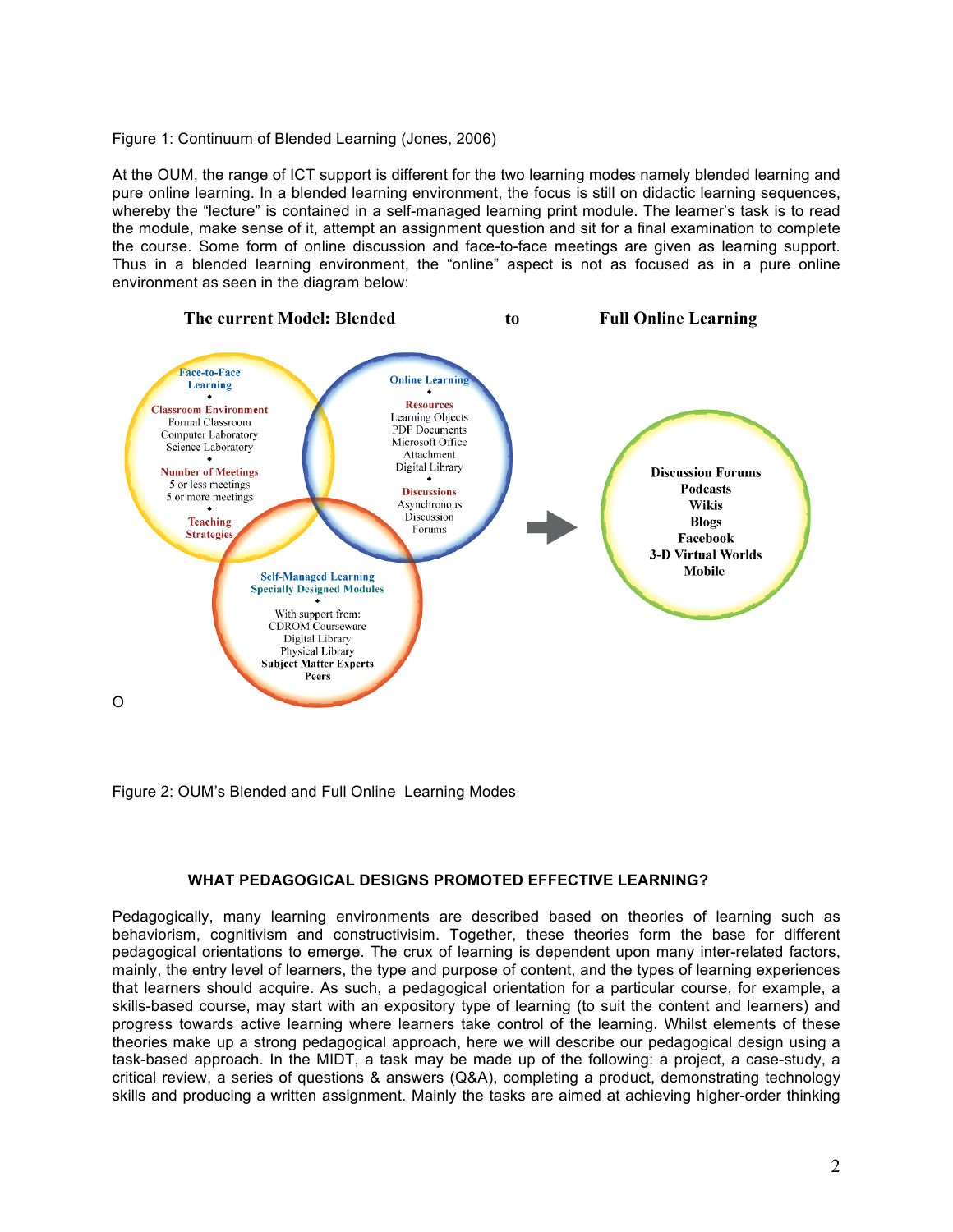skills, cooperative and collaborative learning and content acquisition. A scenario describes a learning activity and the context necessary for its use as well as its pedagogical objectives (preparation, plan of action, and necessary material). The benefits of the use of pedagogical scenarios, as started in Hummel et al. (2004), is that the focus is put on the learning activities that should be done to achieve a learning objective. The essence of a learning activity is that it must have one or more 'learning outcomes' associated with it. Learning outcomes are what the learners should know, or be able to do, after completing the learning outcome; e.g. understand, demonstrate, design, produce, appraise, discuss, etc. In order to achieve the intended learning outcomes there is a "sequence of tasks" which must be completed. Thus it is not unusual to find a variety of pedagogical scenarios within the MIDT as depicted in the following:

# **Pedagogical Scenario 1:**

| Critical Review          |                             |             | of Group-based Project   Given,                      |                                            |  | audio-video   Create a |  |  |  | product              |
|--------------------------|-----------------------------|-------------|------------------------------------------------------|--------------------------------------------|--|------------------------|--|--|--|----------------------|
| <b>Book Chapter</b>      |                             |             | Small-group                                          | online   clips,                            |  | engage                 |  |  |  | in based on concepts |
| <b>Online Discussion</b> |                             | discussions |                                                      | higher-order thinking   and skills learnt. |  |                        |  |  |  |                      |
| Online Folders           |                             |             | for   Completion of Project   of analysis, synthesis |                                            |  |                        |  |  |  |                      |
|                          | <b>Personal Reflections</b> |             | and submission of and evaluation of the              |                                            |  |                        |  |  |  |                      |
|                          |                             |             | group assignment.                                    | clips.                                     |  |                        |  |  |  |                      |



# **Pedagogical Scenario 3:**



# **WHAT TECHNOLOGICAL DESIGNS ENABLED EFFICIENT LEARNING?**

Well thought-out technological designs are crucial in the access and success of a pure online programme. The following technological designs aided in the smooth implementation of the MIDT programme:

a. Online application forms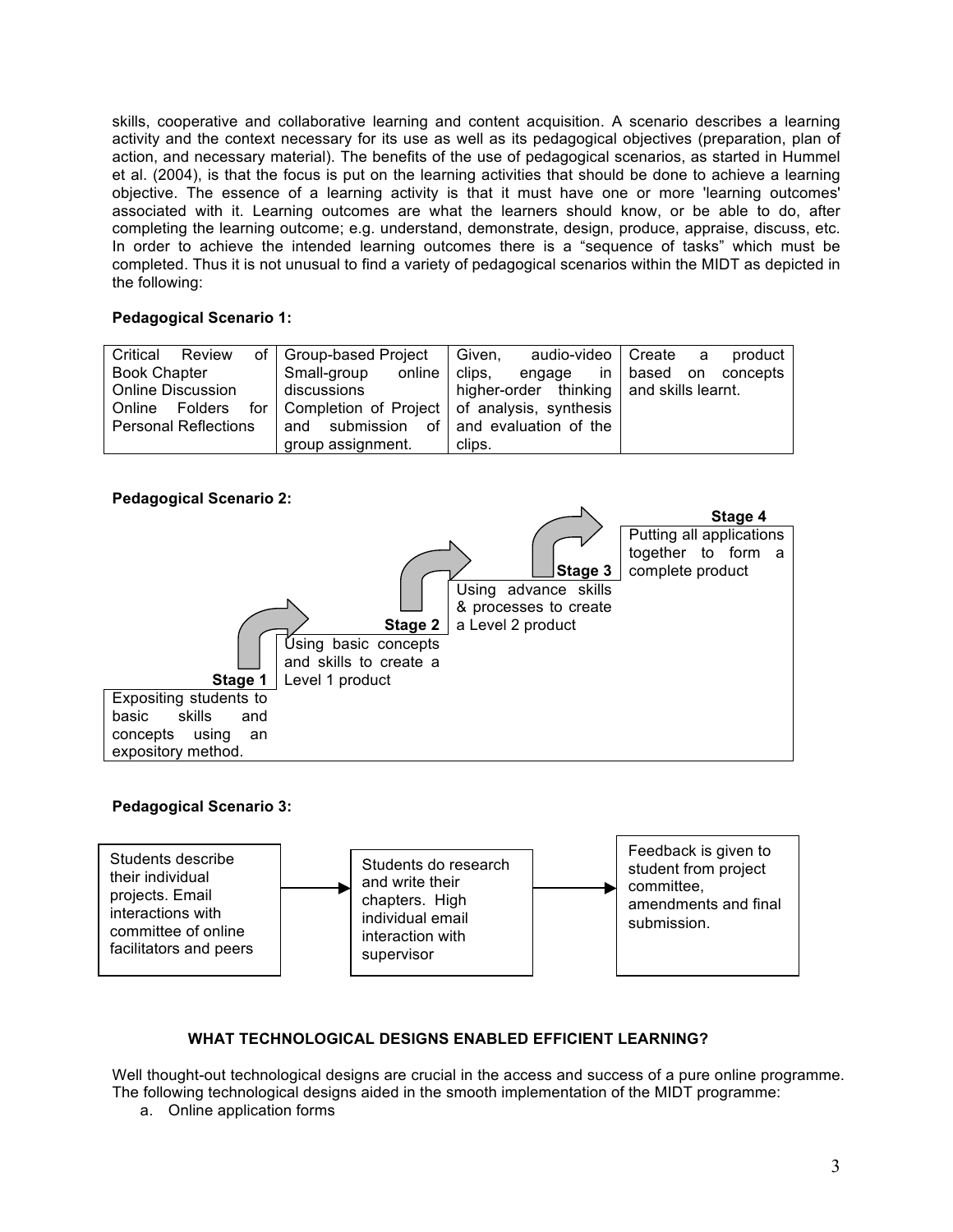- b. Learning Management System + other Web 2.0 Technologies
- c. Student databases
- d. Digital Library

Well developed online application forms are important for the success of pure online learning as they act as the "virtual" front-desk operators. Similarly, a flexible and reliable LMS which is learner friendly and easily accessible makes student learning easier. Apart from the use of LMS, other Web 2.0 technologies supported the whole online learning experiences of MIDt students and this included the use of Blogs, Ning- sites, Skype, YouTube clips and self generated audio-visual resources. In a survey conducted with MIDT students in mid-2009, the following results were attained with regards use of technology.

|  |  | Table1: Usefulness of Technological Tools in Implementation of MIDT Programme |
|--|--|-------------------------------------------------------------------------------|
|  |  |                                                                               |

|                     | <b>Very</b><br><b>Useful</b><br>$(\%)$ | Useful (%)       | <b>Slightly</b><br>Useful (%) | <b>Not Useful</b><br>(%) | <b>Did Not</b><br>Use $(\%)$ | Total (%) |
|---------------------|----------------------------------------|------------------|-------------------------------|--------------------------|------------------------------|-----------|
| <b>Blog</b>         | 50                                     | 33               | 17                            | $\pmb{0}$                | $\pmb{0}$                    | 100       |
| E-mail              | 58                                     | 25               | $\mathbf 0$                   | $\pmb{0}$                | 17                           | 100       |
| Podcast             | 18                                     | $\boldsymbol{9}$ | 9                             | 9                        | 54                           | 100       |
| YouTube             | 25                                     | 42               | 8                             | $\pmb{0}$                | 25                           | 100       |
| Digital<br>Library  | 84                                     | 8                | $\mathbf 0$                   | 8                        | $\pmb{0}$                    | 100       |
| Discussion<br>Forum | 55                                     | 21               | $\,6$                         | 3                        | 15                           | 100       |

 $N=12$ 

The technological applications that were designed to suit the pedagogical scenarios can further be described using Laurillard's five principal media forms (Narrative, Communicative, Adaptive, Productive, and Interactive) (Laurillard, 2002, p.90). Narrative media basically "teaches" and this media is most useful when learners need a step-by-step understanding of concepts, principles or skills. Taking an example, in the Instructional Technology Development Tools course, learners were taken in a step-by-step manner on the skills needed to learn tools using self-made video, supported by skype calls. Further, interactive and communicative media were used when students were required to share and describe their understandings and experiences of the content and skills learnt, using online discussion forum in the LMS. Personal email interactions were also used to tackle students who were not so familiar or adept to tools. Finally productive media is used when students had to create their own products. The following chart shows MIDT students' interactions using the various technology forms for this course: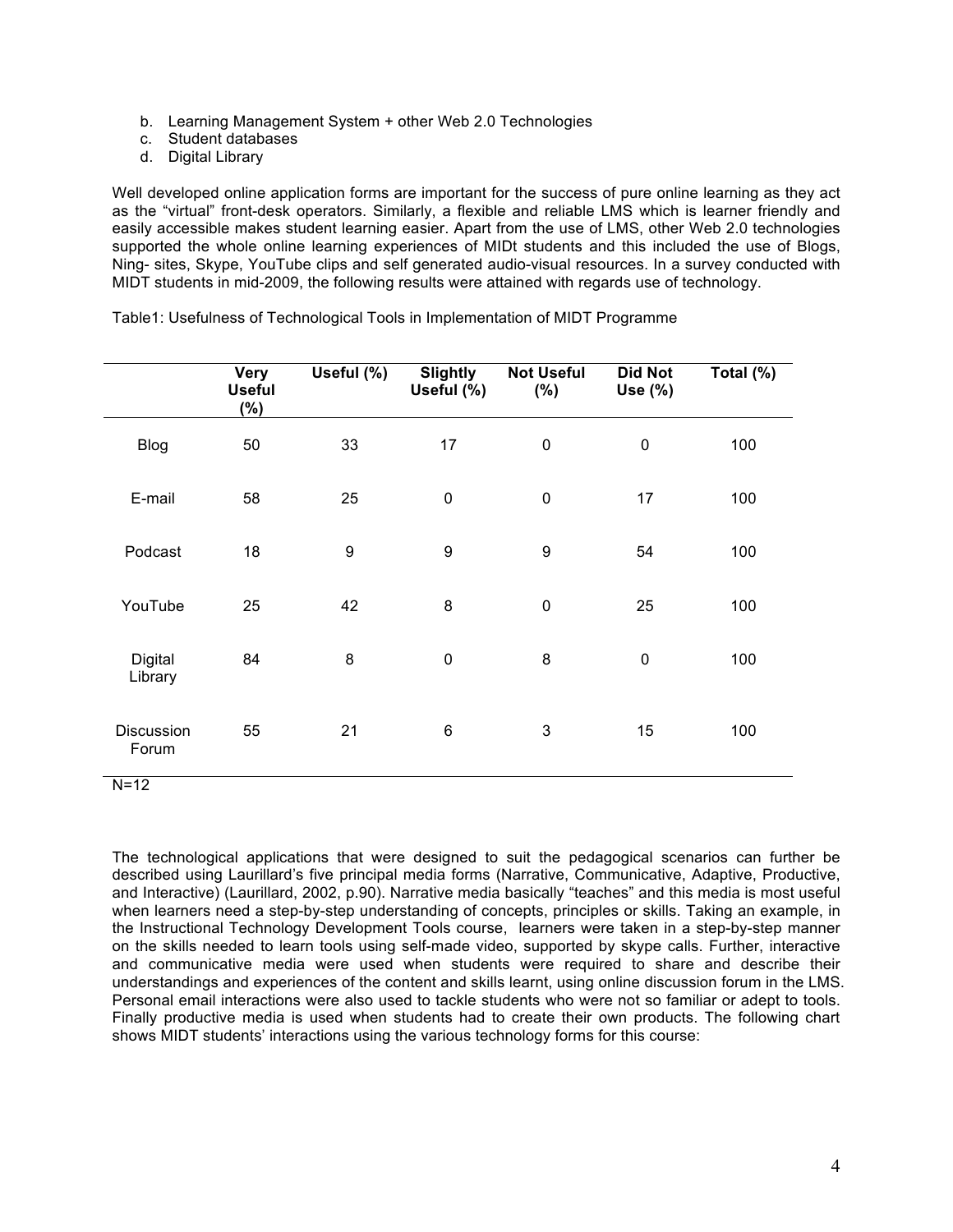

### **WHAT HUMAN FACTORS SUPPORT LEARNING?**

OUM's experience shows that four categories of people make or break an online programme, namely: the programme head, the online facilitators, the technical support staff and the administrative staff. Surrounding all these people is dedication and almost instant attention to issues raised. The programme head plays the central role and connects all players- the students, facilitators and support staff. A dedicated, efficient and effective programme head enables greater success of learning. Online facilitators who have the following traits enable more efficient and successful learning among learners. They have absolute expertise in the content area, has a keen interest in learning about technology aids, is a competent and dedicated educator, go the extra mile in assisting learners to achieve their learning aims. Apart from that, an online MBA programme from the University System of Georgia called WebMB*A,*  boasts a high retention rate with an average of 30 students per course. This high retention rates are attributed to the extensive faculty interaction with their students, via the use of both the internet and phone (Bocci et al 2004). Research suggests that the minimum percentage of faculty interaction in online classes should vary between 10% to 25% in order for students to achieve an effective learning session. At Open University Malaysia, a 30% online discussion interaction is the norm

A crucial trait needed in the technical and administrative staff is their generosity with their time to help solve technical and administrative matters. An email interaction is taken as equivalent to a phone conversation in an online environment. As such, crucial matters need instant responses and this gives the programme a greater edge in terms of the implementation. This will ultimately lead to greater learner satisfaction and retention, which is a key feature of any good educational programme.

.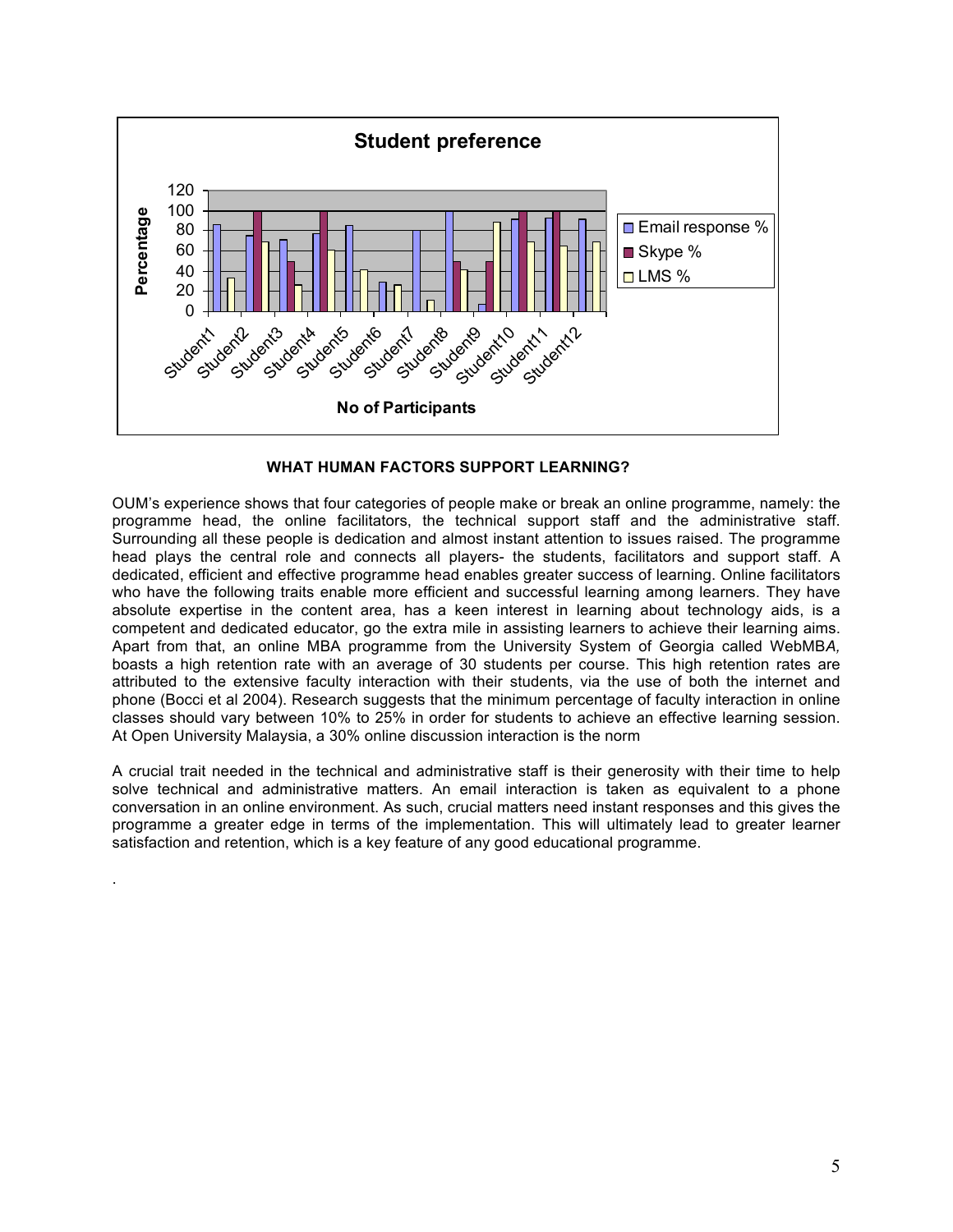#### **CHALLENGES AND RECOMMENDATIONS**

As in any learning environment, online environment has its own set of challenges, issues and concerns. The following challenges and recommendations are given:

### **a) Facilitation Challenges**

One of the most pressing challenges is in having a dedicated and motivated online facilitator. As learners and facilitators often have not met one another in a pure online environment, this trait is a rare commodity. In a pure online environment, the nature of communication can be limiting and void of visual cues and as such it increases the challenges of keeping tabs on individual learner's learning process. The online facilitator thus needs to be more dedicated and consistent in seeking out students so that the ultimate learning outcomes and experiences are enjoyable and successful.

Apart from dedication and consistency, the online facilitator also needs to engage the learners by pacing interactions suitable to the time constraints faced by the students, use appropriate questioning & feedback skills and provide direction & support to the learners.

Further it is important that online facilitators have a positive attitude to online facilitation and an ability to be innovative and experimental.

**Recommendation**: From our experience, it is advised to have at least 2 facilitators on one course and ideally these facilitators have a combination of the above characteristics so they can work as a team and support each other. Further, students can also help lead discussions. The quote below exemplifies this:

Teacher workload in responding to individual students online is an often quoted concern. "Coconstruction of meaning" both in face-to-face classes and online is one way of dealing with this and breaking away from the student-teacher dependency model i.e. encouraging collaborative work and student-student or group discussion (Sherry et al. 2001).

# **b) Operational Challenges**

One of the biggest challenge currently facing OUM is the operational challenge. This is due to lack of experience in handling a pure environment and a mind-set issue. In a blended learning environment, there is more inter-dependence between the learning centres and head-quarters. Also the current staffs are too used to working in a blended mode and tend to apply similar practices to online environment. There is minimal dependence on technology in a blended mode, however in a pure online mode, dependence on technology is high. As such the technological advances must keep up with the demands of online learning. These processes include all matters from registration, to finance to examinations.

**Recommendation:** More experienced staff and better technological support is needed. Apart from that, a change in mind-set is important from operations in blended learning to pure online learning.

#### **c) Different Learner Preferences and Needs**

Online engagement to a degree has to be engineered. That is, it needs to be part of an intended design. For example, you cannot expect students to engage in meaningful discussion on a particular topic if each is at different stages in the learning program. Also, group work and ongoing dialogue are best maintained if there is a common goal or purpose.